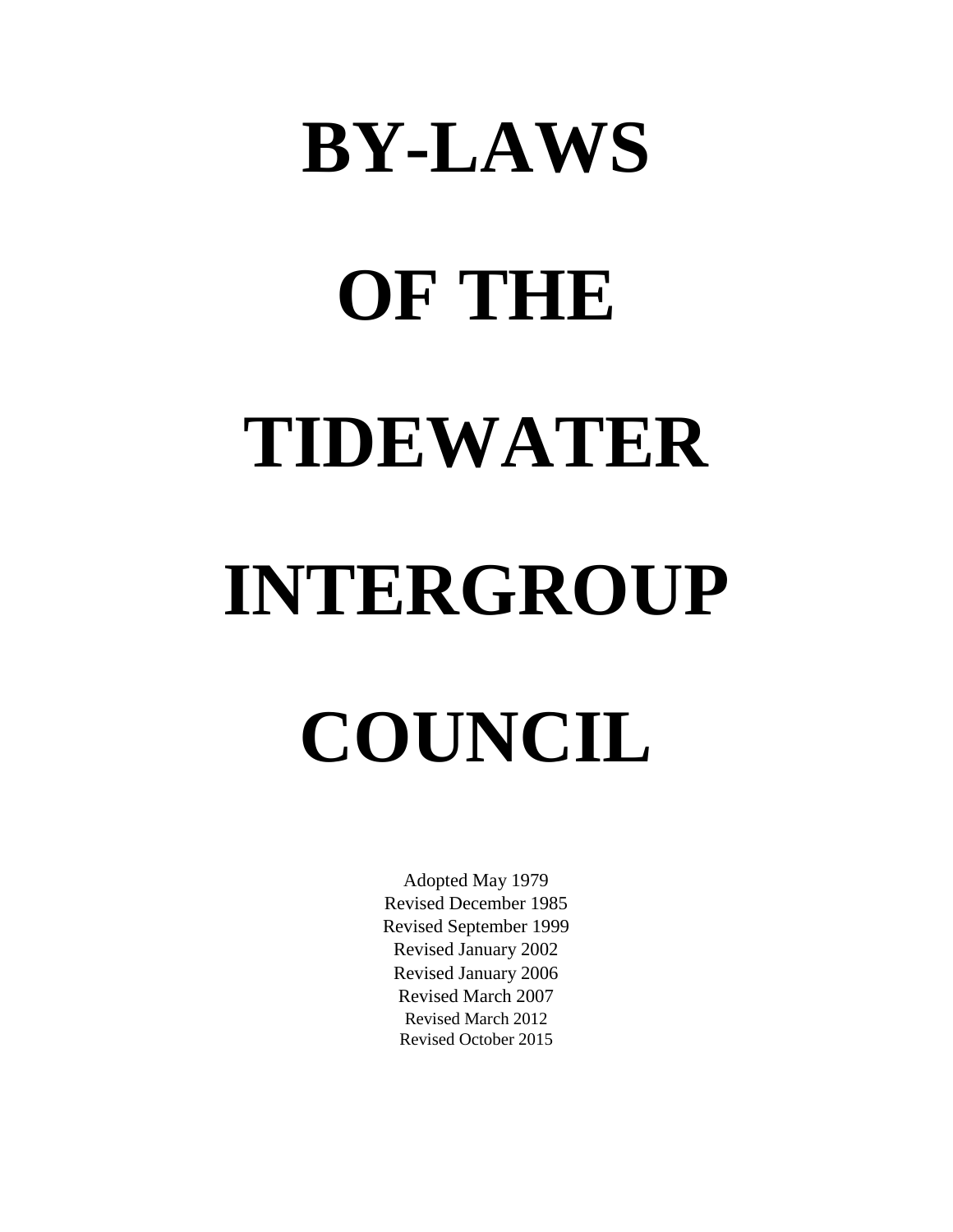This copy of the By-Laws of Tidewater Intergroup Council was given to the Intergroup Service Representative (ISR) for use of the group named below:

Group Name: \_\_\_\_\_\_\_\_\_\_\_\_\_\_\_\_\_\_\_\_\_\_\_\_\_\_\_\_\_\_\_\_\_\_\_\_\_\_\_\_\_\_\_\_

Meeting Time(s) and Place(s): \_\_\_\_\_\_\_\_\_\_\_\_\_\_\_\_\_\_\_\_\_\_\_\_\_\_\_\_\_\_

ISR's are urged to read the following articles as dealing with your responsibilities very specifically:

\_\_\_\_\_\_\_\_\_\_\_\_\_\_\_\_\_\_\_\_\_\_\_\_\_\_\_\_\_\_\_\_\_\_\_\_\_\_\_\_\_\_\_\_\_\_\_\_\_\_\_\_\_\_\_

 $\_$  ,  $\_$  ,  $\_$  ,  $\_$  ,  $\_$  ,  $\_$  ,  $\_$  ,  $\_$  ,  $\_$  ,  $\_$  ,  $\_$  ,  $\_$  ,  $\_$  ,  $\_$  ,  $\_$  ,  $\_$  ,  $\_$ 

 $\_$  ,  $\_$  ,  $\_$  ,  $\_$  ,  $\_$  ,  $\_$  ,  $\_$  ,  $\_$  ,  $\_$  ,  $\_$  ,  $\_$  ,  $\_$  ,  $\_$  ,  $\_$  ,  $\_$  ,  $\_$  ,  $\_$  ,  $\_$ 

Article I - Sections 1, 2, 3, and 4.

Article V - Sections 5, 6, and 7.

Article VI - Sections 3, 4, 5, and 6.

It is suggested that all ISR's schedule a few minutes of each meeting to inform those attending the meeting what action has been taken by the Intergroup Council and what events are scheduled in the future.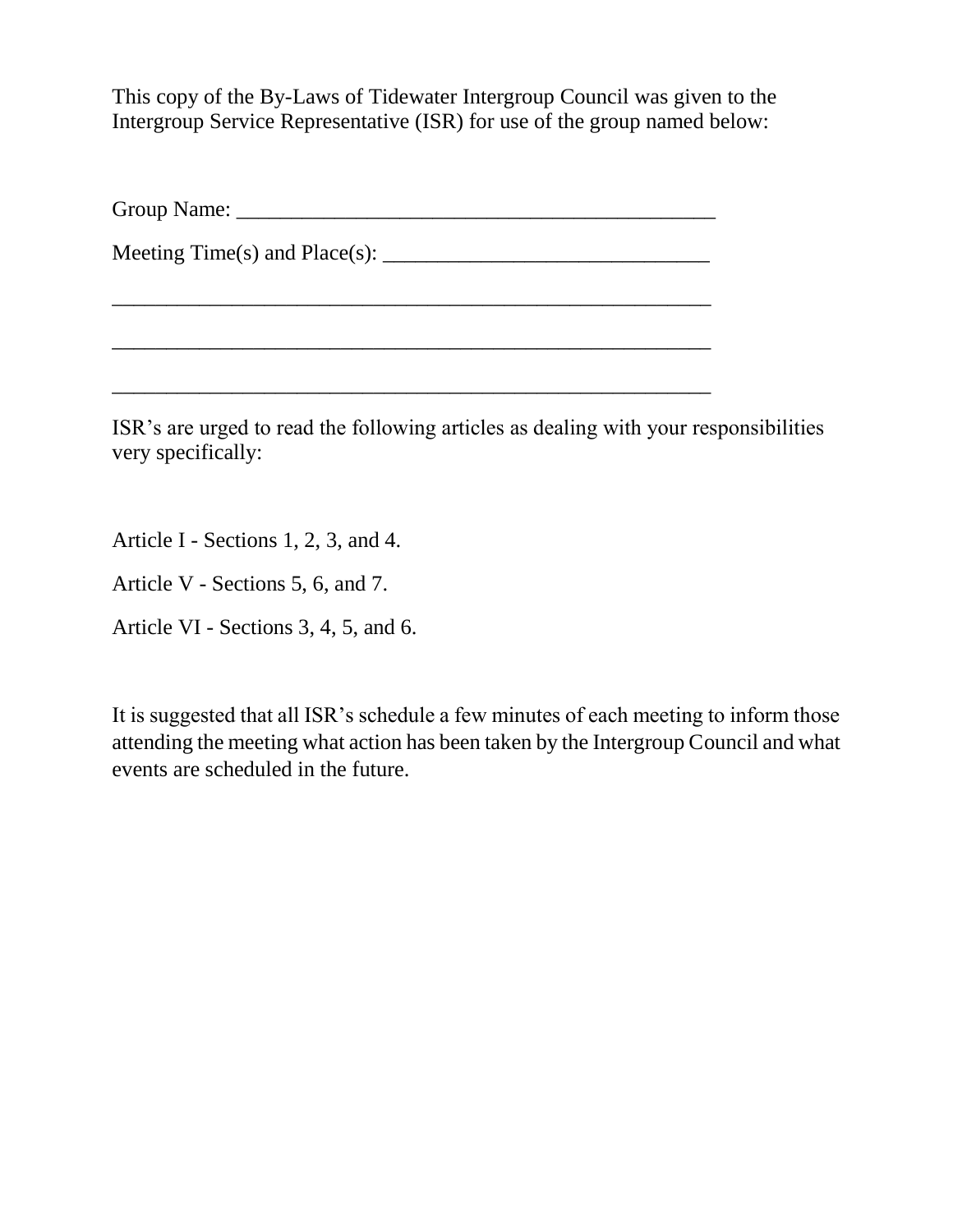# INDEX TO BY-LAWS OF THE TIDEWATER INTERGROUP COUNCIL

# ARTICLE & SECTION SUBJECT PAGE

| I.   | Membership of the Corporation              | 1  |
|------|--------------------------------------------|----|
|      | Qualifications<br>1.                       | 1  |
|      | 2.<br><b>Election of Members</b>           | 1  |
|      | 3.<br>Resignation                          | 1  |
|      | Suspension<br>4.                           | 1  |
| П.   | <b>Controlling Principles</b>              | 2  |
| Ш.   | <b>Fiscal Year</b>                         | 4  |
| IV.  | Dues                                       | 4  |
| V.   | Meetings                                   | 5  |
|      | 1.<br><b>Annual Meetings</b>               | 5  |
|      | 2.<br><b>Special Meetings</b>              | 5  |
|      | 3.<br><b>Regular Meetings</b>              | 5  |
|      | Waiver<br>4.                               | 5  |
|      | 5.<br>Quorum                               | 6  |
|      | 6.<br>Voting                               | 6  |
|      | 7.<br>Proxies                              | 6  |
|      | 8.<br><b>Order of Business</b>             | 6  |
| VI.  | <b>Directors</b>                           | 7  |
|      | $1_{\cdot}$<br>Number of Directors         | 7  |
|      | 2.<br>Election of Directors and Term       | 7  |
|      | 3.<br>Duties of Intergroup Council         | 7  |
|      | 4.<br>Meetings of Intergroup Council       | 7  |
|      | 5.<br>Absence                              | 8  |
|      | Vacancies<br>6.                            | 8  |
|      | 7.<br><b>Removal of Directors</b>          | 8  |
| VII. | Officers                                   | 8  |
|      | Number of Officers<br>$1_{\cdot}$          | 8  |
|      | 2.<br>Method of Election and Terms         | 9  |
|      | 3.<br>Duties of Officers                   | 9  |
|      | President                                  | 9  |
|      | Vice President                             | 9  |
|      | Secretary                                  | 9  |
|      | <b>Assistant Secretary</b>                 | 9  |
|      | Treasurer                                  | 10 |
|      | <b>Assistant Treasurer</b>                 | 10 |
|      | 4.<br>Vacancies                            | 10 |
|      | 5.<br>Resignation and Removal of Officers  | 10 |
|      | VIII. Committees                           | 11 |
|      | 1.<br><b>Standing Committees</b>           | 11 |
|      | 2.<br><b>Select Committees</b>             | 11 |
|      | 3.<br><b>Standing Committee Duties</b>     | 11 |
|      | <b>Select Committee Duties</b><br>4.       | 13 |
|      | 5.<br><b>Committee Chairpersons</b>        | 14 |
|      | <b>Conduct of Committee Business</b><br>6. | 14 |
| IX.  | Amendments                                 | 15 |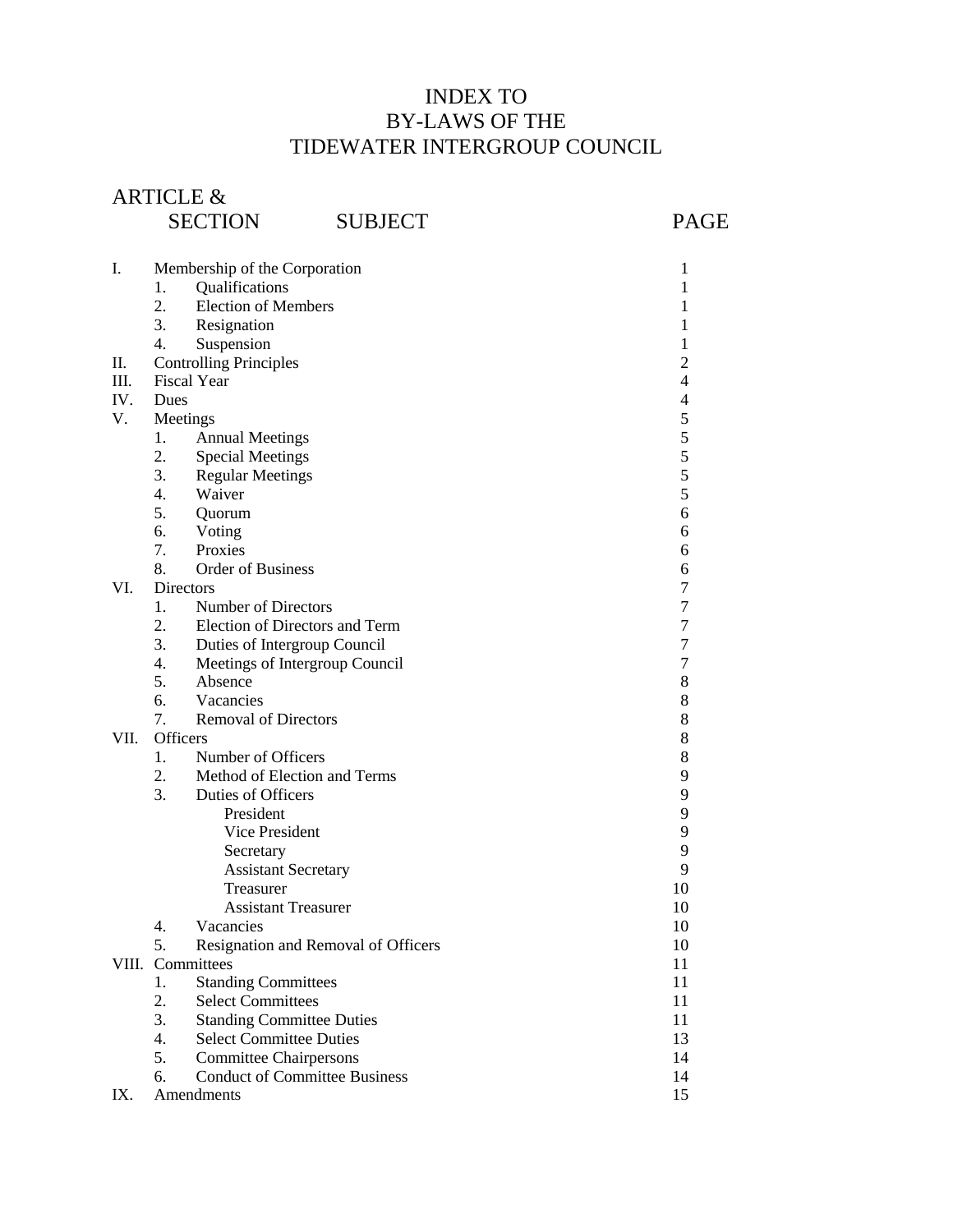#### **BY-LAWS OF THE TIDEWATER INTERGROUP COUNCIL**

#### **ARTICLE I. Membership of the Corporation**

#### **Section 1. Qualifications**

The membership of the Corporation shall consist of Intergroup Service Representatives who shall be elected by the individual groups of Alcoholics Anonymous existing in the cities of Chesapeake, Franklin, Isle of Wight, Norfolk, Portsmouth, Suffolk, Virginia Beach, and the town of Smithfield, Virginia. The qualifications for an Intergroup Service Representative are totally within the purview of the individual group of Alcoholics Anonymous within the above geographic area and shall not be subject to review by the Intergroup Council. The structure of the Intergroup Council is described in Article VI, Directors.

#### **Section 2. Election of Members**

All groups of Alcoholics Anonymous within the above geographic area should elect their respective Intergroup Service Representative at the business meeting of the respective group during the month of October. In accordance with Article VI, Directors, Section 2, Election of Directors and Term, the term of each Intergroup Service Representative is two (2) years commencing with the annual November meeting subsequent to election and ending at the applicable annual meeting. Each group shall complete a Group Record form (provided by TIC) and forward to the Secretary. Each group shall update the Group Record as required to be current.

#### **Section 3. Resignation**

Any member (Intergroup Service Representative) may resign at any time. In such a case, the affected group must complete a new Group Record to be an active TIC member.

#### **Section 4. Suspension**

Intergroup Council shall have no power to suspend any Intergroup Service Representative with or without cause, but the Secretary shall provide written notice to the group from which an Intergroup Service Representative was elected of violation of any of the By-Laws or rules of the corporation or for conduct prejudicial to the best Interest of the corporation. Such notice shall be provided only after an affirmative vote of two-thirds of the membership of the Intergroup Council, provided that a statement of the charges shall have been mailed by certified mail to the Intergroup Service Representative being charged at his last recorded address at least fifteen (15) days before final action is taken thereon. This statement shall be accompanied by notice of the date, time and place where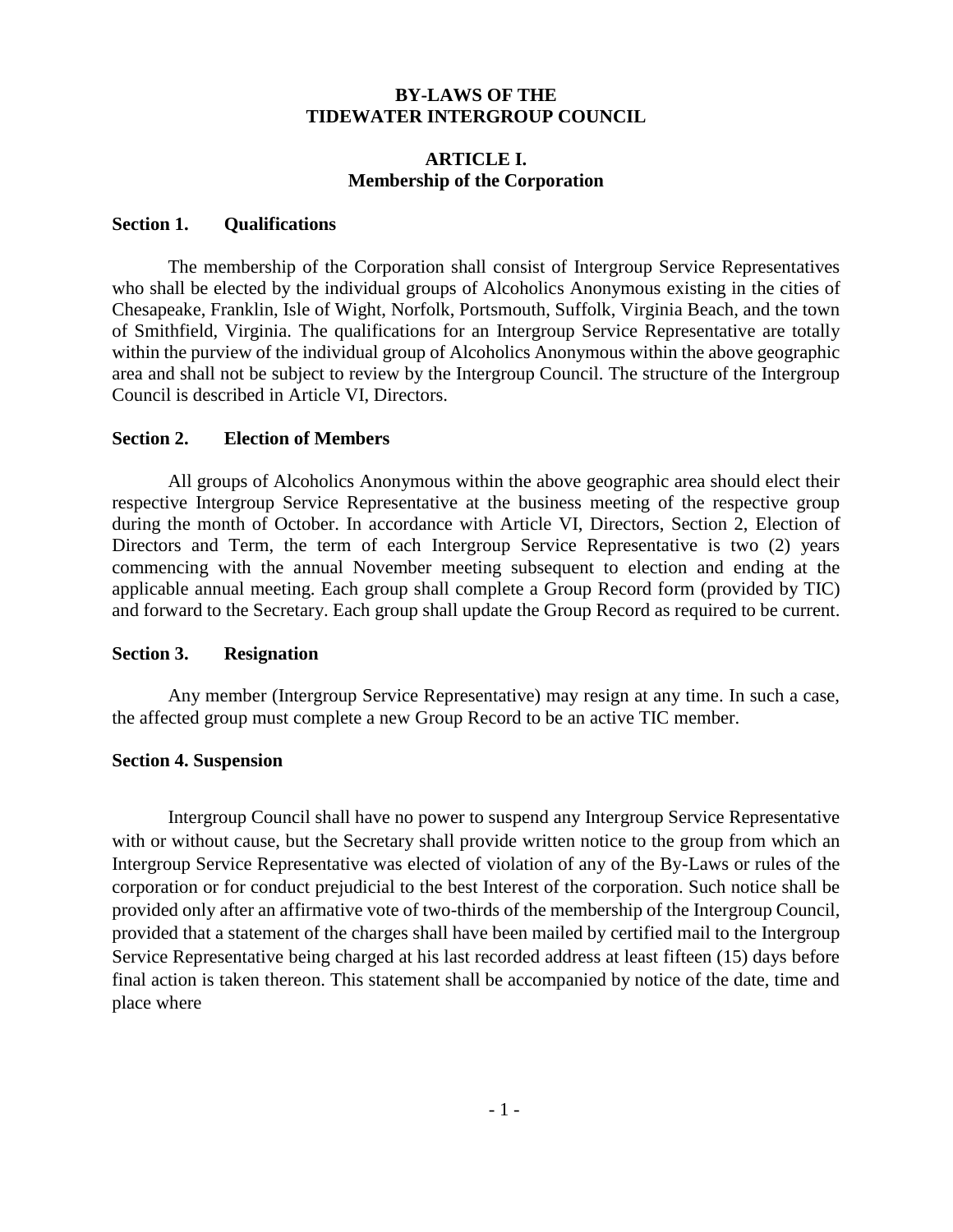the Intergroup Council is to take action on the notice to such Intergroup Service Representative's group. The member shall be given the opportunity to present a defense at the time and place mentioned in such notice.

#### **ARTICLE II. Controlling Principles**

The principals controlling all the affairs of the corporation shall be the Twelve Steps, Twelve Traditions, and Twelve Concepts of Alcoholics Anonymous, which are as follows:

# TWELVE STEPS

- 1. We admitted we were powerless over alcohol that our lives had become unmanageable.
- 2. Came to believe that a Power Greater than ourselves could restore us to sanity.
- 3. Made a decision to turn our will and our lives over to the care of God as we understood Him.
- 4. Made a searching and fearless moral inventory of ourselves.
- 5. Admitted to God, to ourselves, and to another human being the exact nature of our wrongs.
- 6. Were entirely ready to have God remove all these defects of character.
- 7. Humbly asked Him to remove our shortcomings.
- 8. Made a list of all persons we had harmed, and became willing to make amends to them all.
- 9. Made direct amends to such people wherever possible, except when to do so would injure them or others.
- 10. Continued to take personal inventory and when we were wrong promptly admitted it.
- 11. Sought through prayer and meditation to improve our conscious contact with God as we understood Him, praying only for knowledge of His will for us and the power to carry that out.
- 12. Having had a spiritual awakening as the result of these steps, we tried to carry this message to alcoholics, and to practice these principles in all our affairs.

# TWELVE TRADITIONS

1. Our common welfare should come first; personal recovery depends upon A.A. unity.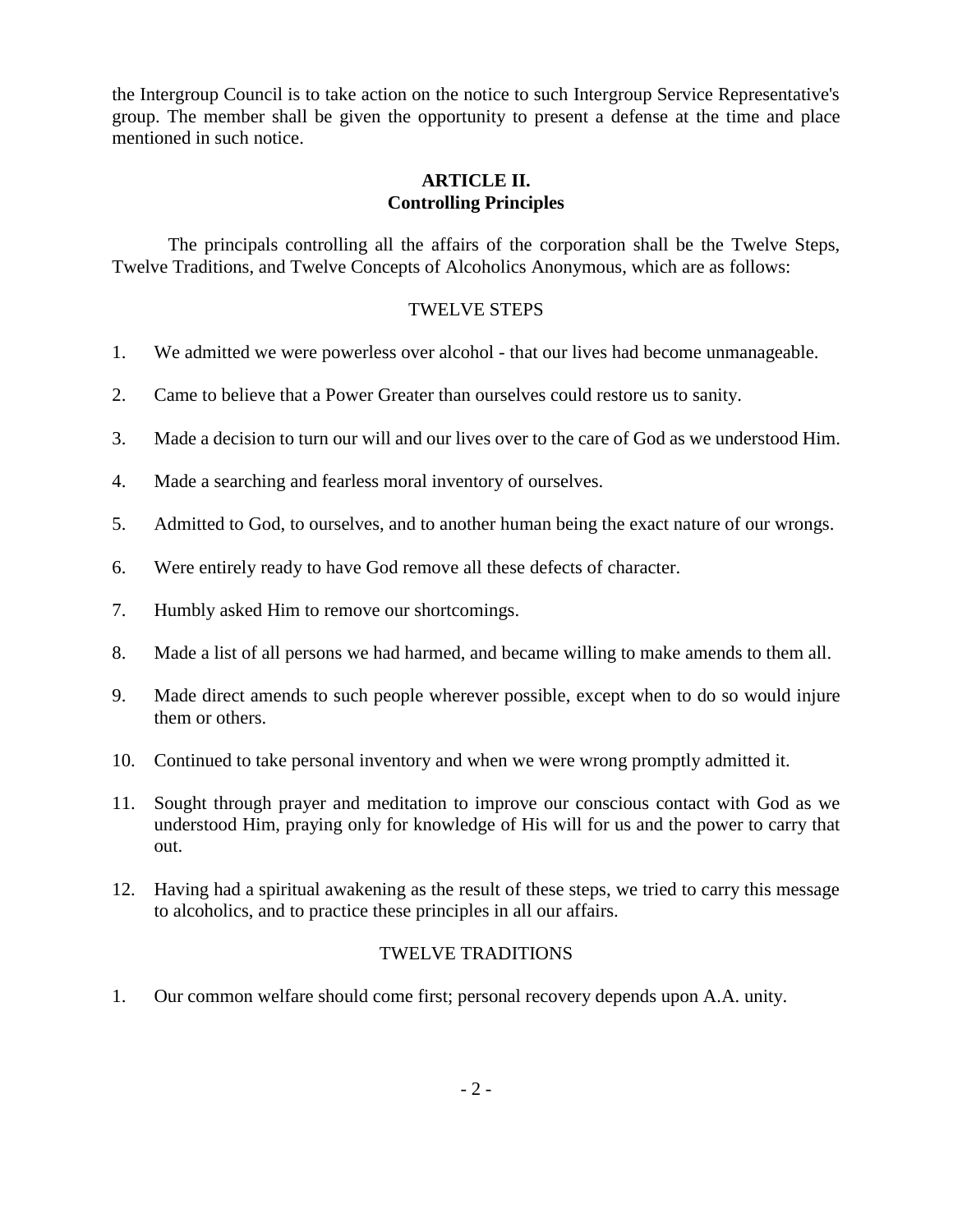- 2. For our group purpose there is but one ultimate authority a loving God as He may express Himself in our group conscience. Our leaders are but trusted servants; they do not govern.
- 3. The only requirement for A.A. membership is a desire to stop drinking.
- 4. Each group should be autonomous except in matters affecting other groups or A.A. as a whole.
- 5. Each group has but one primary purpose to carry its message to the alcoholic who still suffers.
- 6. An A.A. Group ought never endorse, finance, or lend the A.A. name to any related facility or outside enterprise, lest problems of money, property and prestige divert us from our primary purpose.
- 7. Every A.A. group ought to be fully self-supporting, declining outside contributions.
- 8. Alcoholics Anonymous should remain forever non-professional, but our service centers may employ special workers.
- 9. A.A., as such, ought never be organized; but we may create service boards or committees directly responsible to those they serve.
- 10. Alcoholics Anonymous has no opinion on outside issues; hence the A.A. name ought never be drawn into public controversy.
- 11. Our public relations policy is based on attraction rather than promotion; we need always maintain personal anonymity at the level of press, radio, and films.
- 12. Anonymity is the spiritual foundation of our traditions, ever reminding us to place principles before personalities.

#### TWELVE CONCEPTS

- 1. Final responsibility and ultimate authority for A.A. world services should always reside in the collective conscience of our whole Fellowship.
- 2. The General Service Conference of A.A. has become, for nearly every practical purpose, the active voice and the effective conscience of our whole Society in its world affairs.
- 3. To insure effective leadership, we should endow each element of A.A. the Conference, the General Service Board and its service corporations, staffs, committees, and executives - with a traditional "Right of Decision."
- 4. At all responsible levels, we ought to maintain a traditional "Right of Participation," allowing a voting representation in reasonable proportion to the responsibility that each must discharge.
- 5. Throughout our structure, a traditional "Right of Appeal" ought to prevail, so that minority opinion will be heard and personal grievances receive careful consideration.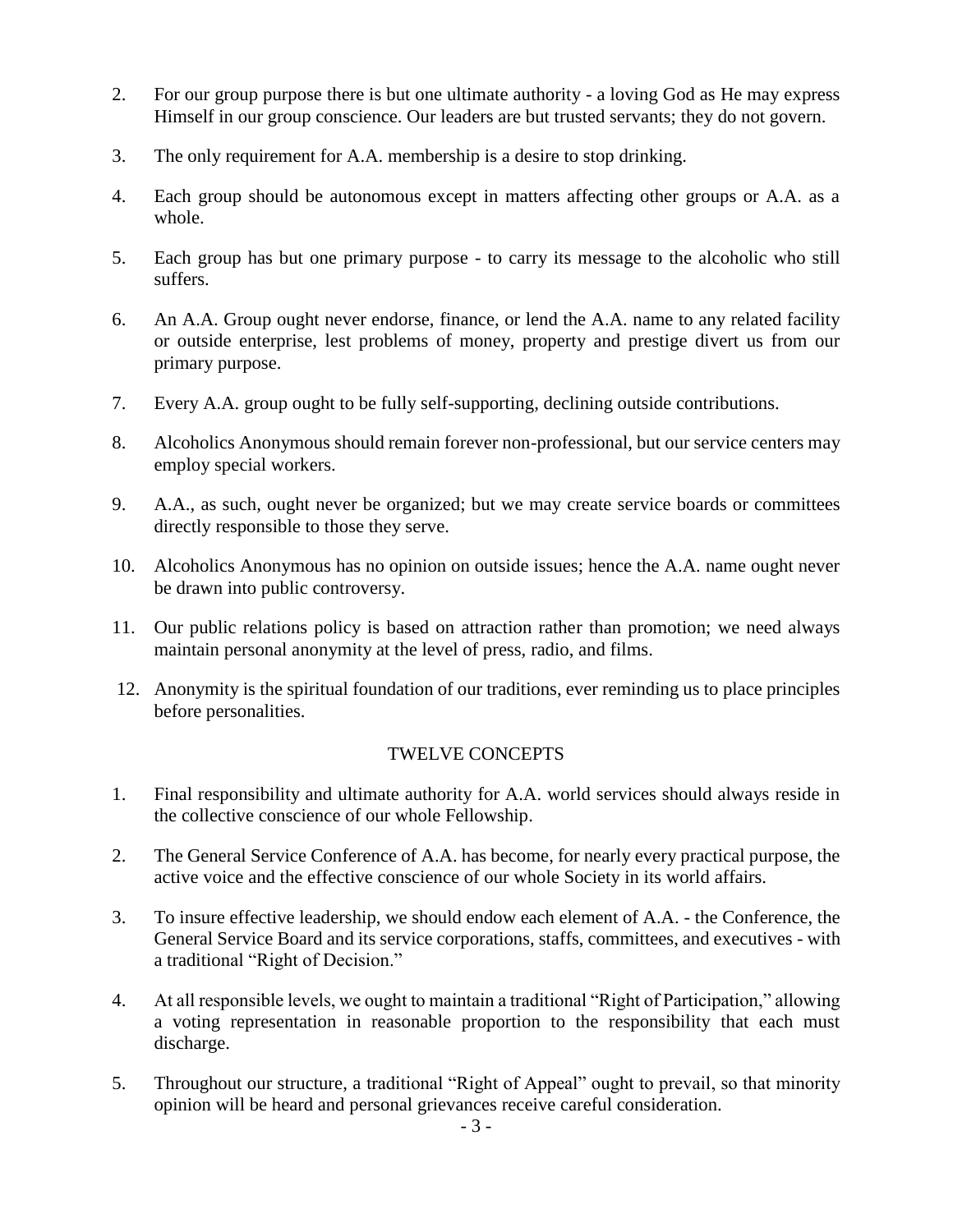- 6. The Conference recognizes that the chief initiative and active responsibility in most world service matters should be exercised by the trustee members of the Conference acting as the General Service Board.
- 7. The Charter and Bylaws of the General Service Board are legal instruments, empowering the trustees to manage and conduct world service affairs. The Conference Charter is not a legal document; it relies upon tradition and the A.A. purse for final effectiveness.
- 8. The trustees are the principal planners and administrators of overall policy and finance. They have custodial oversight of the separately incorporated and constantly active services, exercising this through their ability to elect all the directors of these entities.
- 9. Good service leadership at all levels is indispensable for our future functioning and safety. Primary world service leadership, once exercised by the founders, must necessarily be assumed by the trustees.
- 10. Every service responsibility should be matched by an equal service authority, with the scope of such authority well defined.
- 11. The trustees should always have the best possible committees, corporate service directors, executives, staffs and consultants. Composition, qualifications, induction procedures, and rights and duties will always be matters of serious concern.
- 12. The Conference shall observe the spirit of the A.A. tradition, taking care that it never becomes the seat of perilous wealth or power; that sufficient operating funds and reserve be its prudent financial principle; that it place none of its members in a position of unqualified authority over others; that it reach all important decisions by discussion, vote, and, whenever possible, by substantial unanimity; that its actions never be personally punitive nor an incitement to public controversy; that it never perform acts of government, and that, like the Society it serves, it will always remain democratic in thought and action.

#### **ARTICLE III. Fiscal Year**

The fiscal year of the corporation shall begin on the first day of January of each year and end on December 31 of each year.

#### **ARTICLE IV. Dues**

The Corporation shall assess no dues of any nature whatsoever whether they be initiation fees or annual dues upon members, or by requesting contributions from any standing or special committee member or Intergroup Council member during the course of conducting committee or Council business. The financial well being of the corporation shall be totally dependent upon voluntary contributions remitted to the corporation from individual groups of Alcoholics Anonymous in the above-defined geographic area.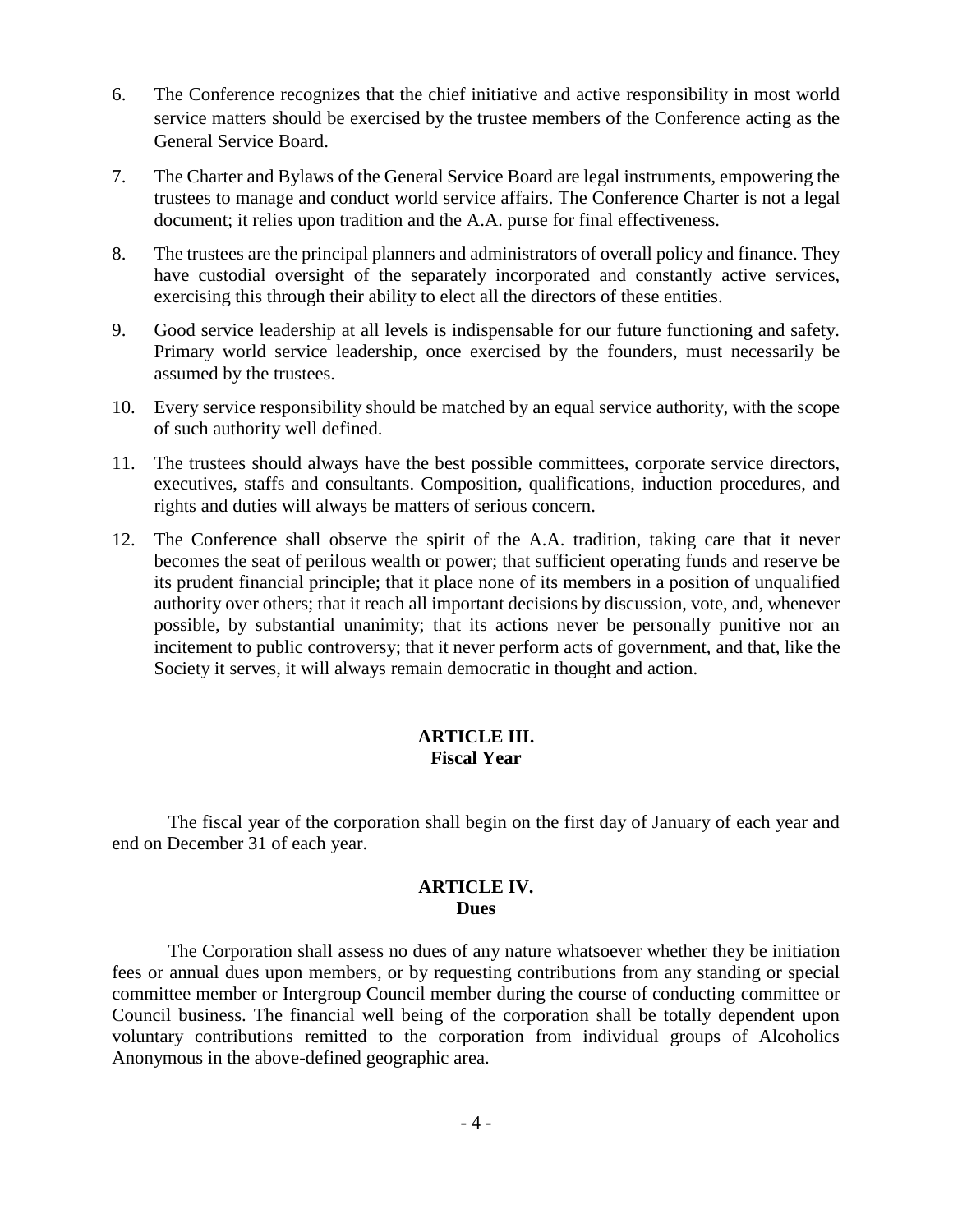# **ARTICLE V. Meetings**

#### **Section 1. Annual Meetings**

There shall be an annual meeting on the second Tuesday of November in each year. If the day designated falls upon a legal holiday, the meeting shall be held on the next day that is not a holiday.

The Secretary shall ensure each member of the Corporation is given written notice of the date, time and place of the meeting. The notice shall be given in person or by mail between ten and sixty days prior to the meeting date. The written notice may be placed in the October issue of the "Harmony" to be given to members.

During the meeting, newly elected Intergroup Service Representatives will be recognized, and annual reports from officers and committee chairs presented, as provided in the by-laws. Other business may be transacted. Every two (2) years, new officers will be elected in accordance with Article VII, Officers.

#### **Section 2. Special Meetings**

Special meetings may be called at the President's discretion. Upon written request of five (5) members, the Intergroup Council shall call a special meeting to consider a specific subject. No business other than that specified in the notice of meeting shall be transacted at any special meeting of the members of the corporation.

The Secretary shall ensure each member of the Corporation is given written notice of the date, time, place, and purpose or purposes for which the meeting is being called. The notice shall be given in person or by mail between ten and sixty days prior to the meeting date.

#### **Section 3. Regular Meetings**

With the exception of November, the Intergroup Council shall meet on the second Tuesday of each month.

The Secretary shall ensure the place, date, and time of the meeting is published in the issue of the "Harmony" preceding the meeting.

#### **Section 4. Waiver**

Notwithstanding the provisions of any of the foregoing sections, a meeting of the members of this Corporation may be held at any time and at any place within or without the Commonwealth of Virginia and any action may be taken thereat, if notice of such meeting is waived in writing by every member having the right to vote at the meeting.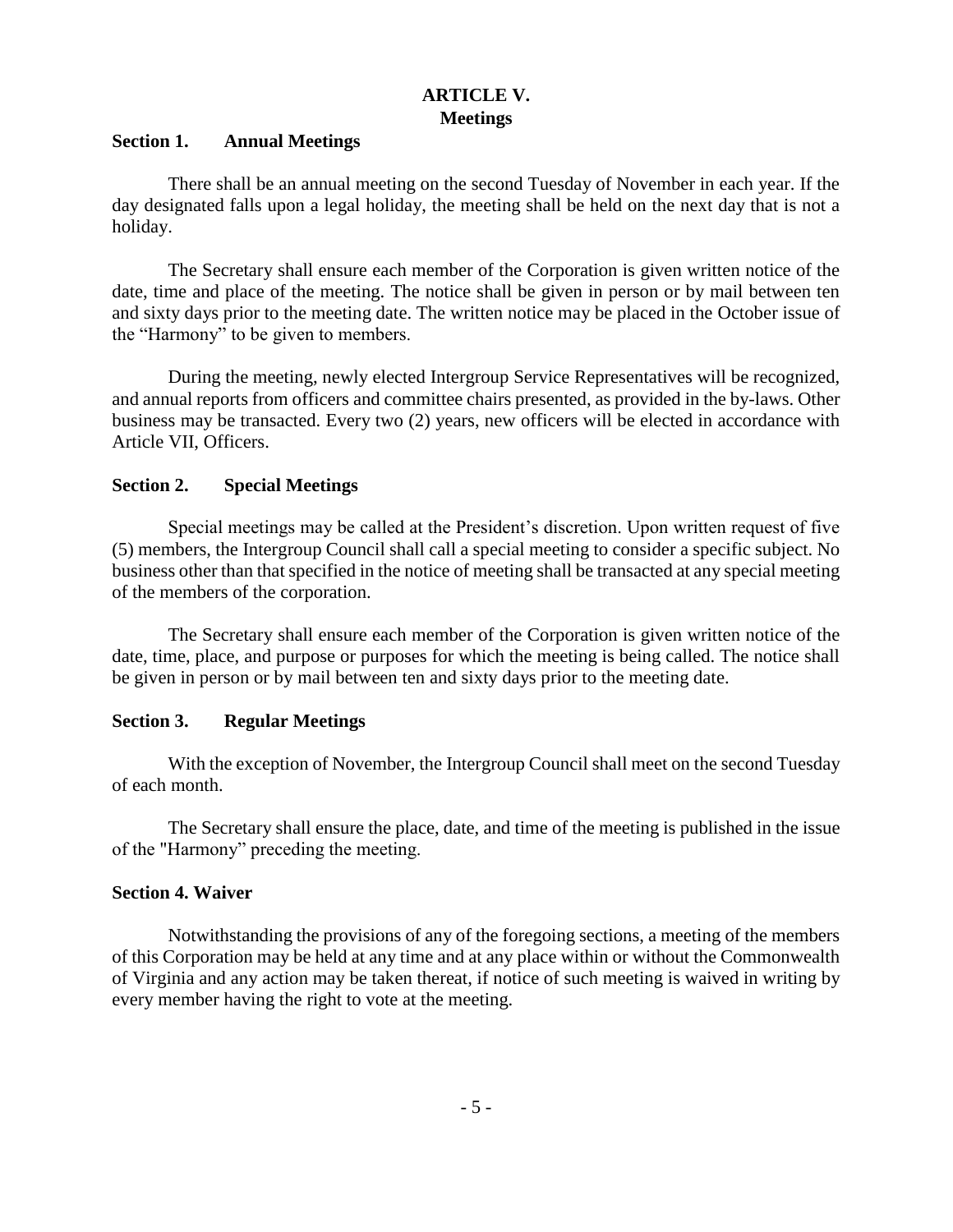#### **Section 5. Quorum**

The presence in person or by proxy of one-third of the members of the corporation entitled to vote shall be necessary to constitute a quorum for the transaction of business.

#### **Section 6. Voting**

Each member (Intergroup Service Representative) of the Corporation shall be entitled to only one vote on each issue acted upon by Intergroup Council. If the matter deciding any question has not otherwise been prescribed, it shall be decided by majority vote of the members present in person or by proxy.

#### **Section 7. Proxies**

Every member (Intergroup Service Representative) of the Corporation entitled to vote at any meeting thereof may vote in proxy. A proxy shall be in writing and revocable at the will of the member executing it. Unless the duration of a proxy is specified, it shall be invalid after eleven months from the date of its execution.

#### **Section 8. Order of Business**

The order of business shall be as follows at Intergroup Council meetings:

(a) Calling of the roll (b) Proof of notice of meeting or waiver of notice (c) Reading of the minutes (d) Receiving communications (e) Election of officers (f) Reports of officers (g) Reports of committees (h) Special Orders (i) Unfinished business (j) New business (k) Good of the Order (l) Announcements (m) Program (n) Adjournment

Any question as to the priority of business shall be decided by the Chair without debate. This order of business may be altered or suspended at any meeting by a majority vote of the members present.

The Chair may refer to and follow Roberts Rules of Order as a reference concerning an issue of meeting protocol.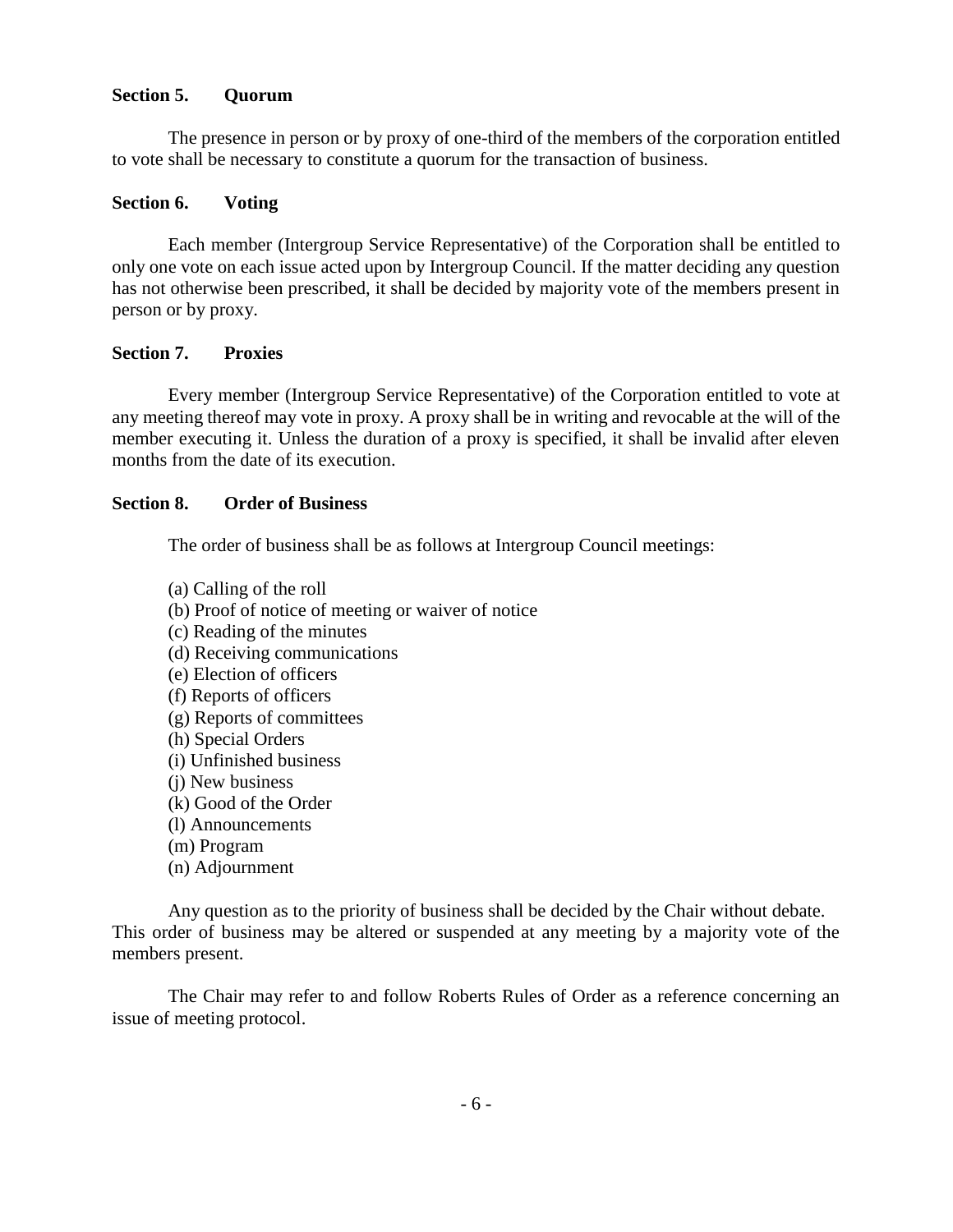# **ARTICLE VI. Directors**

#### **Section 1. Number of Directors**

The property, affairs, activities, and concerns of the Corporation shall be vested in a Board of Directors that shall be known as Intergroup Council. The number of the Board of Directors shall increase or decrease in accordance with the increase or decrease of groups of Alcoholics Anonymous in the above-defined geographic area, with each existing group entitled to one seat on the Intergroup Council. The members of the Intergroup Council shall, upon election, immediately enter upon the performance of their duties and shall continue in office until their successors are elected and notice thereof is sent to the Secretary.

#### **Section 2. Election of Directors and Term**

The election of the directors of the Corporation shall be the same as the election of the members of the Corporation above provided. The term of each Intergroup Service Representative shall be for two years commencing with the annual meeting of the corporation subsequent to election by the respective group and ending at the next annual meeting of the Corporation.

#### **Section 3. Duties of Intergroup Council**

The Intergroup Council may:

- (1) Hold meetings at such times and places as it thinks proper;
- (2) Appoint committees on particular subjects from the members of Intergroup Council;
- (3) Audit bills and disburse the funds of the corporation;
- (4) Print and circulate documents and publish articles;
- (5) Carry on correspondence and communicate with other groups and organizations within Alcoholics Anonymous;
- (6) Employ agents; and
- (7) Devise and execute such other measures as it deems proper and expedient to promote the objects of the Corporation and to best protect the interest and welfare of the members.

# **Section 4. Meetings of Intergroup Council**

Intergroup Council meetings shall be held in accordance with Article V, Meetings.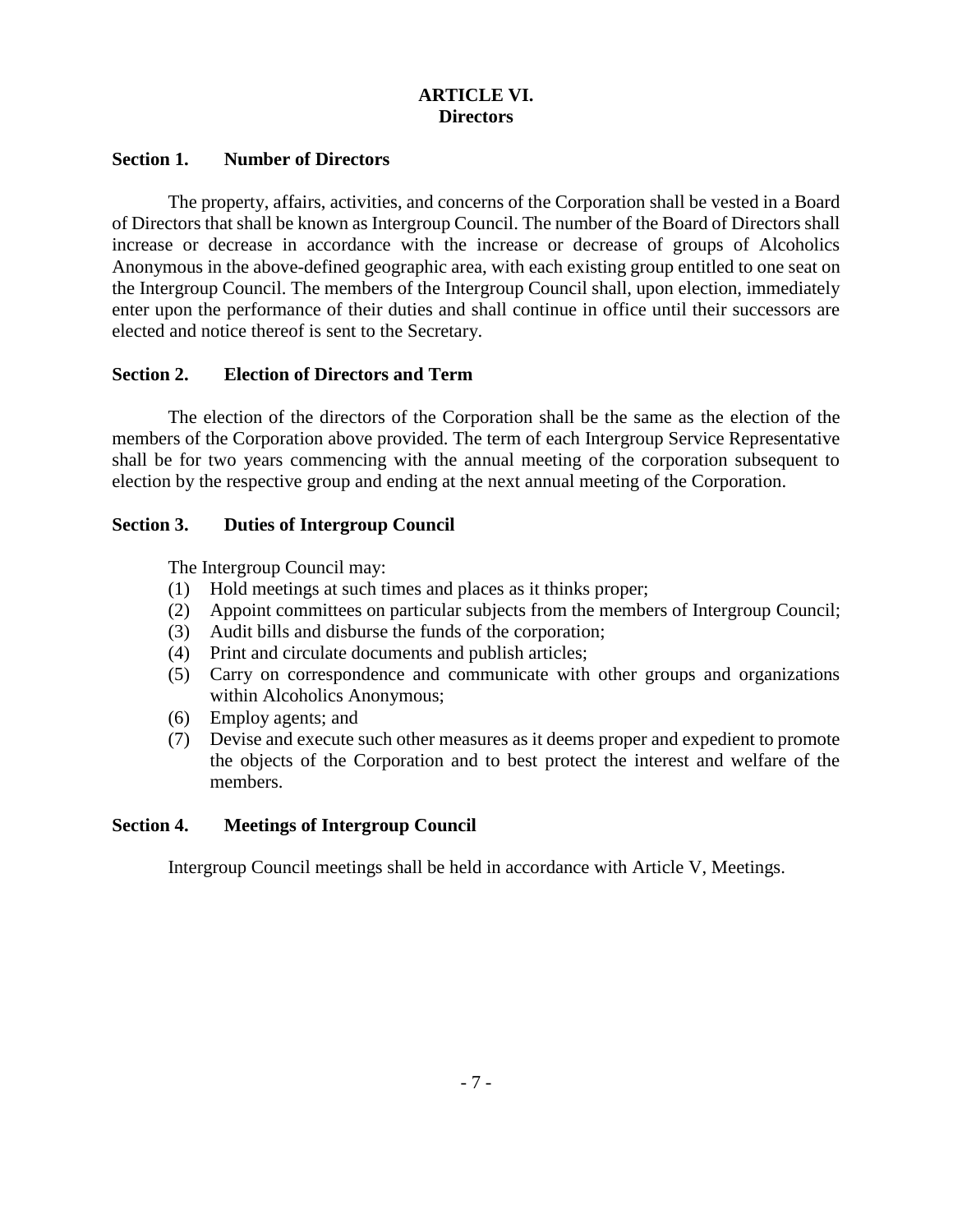#### **Section 5. Absence**

Should any member of the Intergroup Council absent himself for three consecutive meetings of the Intergroup Council without sending a communication to the President or Secretary stating the reason for so doing, and if the reason should not be accepted by the members of the Intergroup Council, the Intergroup Council may declare the seat vacant and the Secretary shall forthwith request his resignation and send a written notice to the group represented by such Intergroup Service Representative requesting that a special election be held to fill the vacancy.

#### **Section 6. Vacancies**

Upon the death, incapacity, unavailability or resignation of an Intergroup Service Representative, the resultant vacancy on the Intergroup Council shall be filled by an Intergroup Service Representative who shall be elected at a special election of the affected group.

#### **Section 7. Removal of Directors**

The Intergroup Council shall have no authority to remove any Intergroup Service Representative either with or without cause. The election and tenure of each Intergroup Service Representative shall be at the will of the individual group except that the term of each Intergroup Service Representative shall expire as herein provided.

#### **ARTICLE VII Officers**

#### **Section 1. Number of Officers**

The officers of this corporation shall be a President, Vice President, Secretary, Assistant Secretary, Treasurer, and Assistant Treasurer.

#### **Section 2. Method of Election and Terms**

The Intergroup Council shall elect all officers for a term of two years which term shall commence on January 1 and expire on December 31 of the second year following the year in which elected. An individual shall not serve consecutive terms in the same office. All officers shall be elected at the annual meeting of the Intergroup Council. The election for officers shall be by simple majority.

The nominating committee makes nominations for officers. Also, nominations for officers may be made by any member of the Intergroup Council from the floor. Nominees for TIC officers must live in the TIC service area and should have at least two years of sobriety.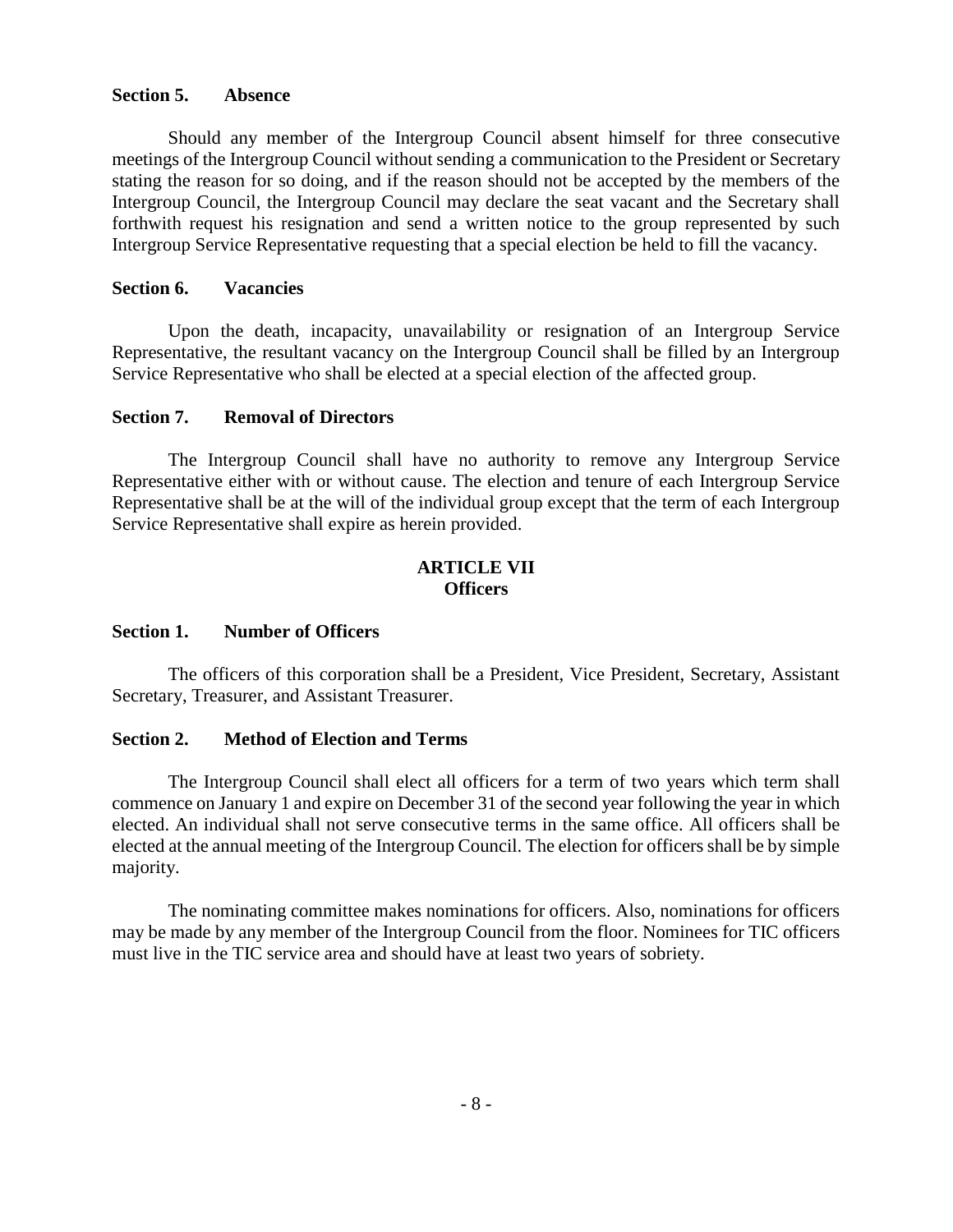#### **Section 3. Duties of Officers**

The duties and powers of the officers of the corporation shall be as follows:

#### President

The President shall preside as Intergroup Council Chairperson at meetings of the Intergroup Council. The President shall be a member ex-officio on all Intergroup Council Standing Committees, and have the right to vote in the committees. The President shall also, at the annual meeting of the Corporation and such other times as deemed proper, communicate to the Intergroup Council such matters and make such suggestions that tend to promote the prosperity and welfare and increase the usefulness of the corporation and shall perform such other duties as are necessarily incident to the office of the President.

#### Vice President

In the case of death or absence of the President, or inability from any cause to act, the Vice President shall perform the duties of the President.

#### Secretary

The Secretary shall give notice of and attend all meetings of the Intergroup Council and keep a record of its doings, to conduct all correspondence and to carry into execution all orders, votes, and resolutions not otherwise committed; to keep a list of the members of the Intergroup Council; to collect all contributions from the groups of Alcoholics Anonymous in the above geographic area and pay them over to the Treasurer.

The Secretary shall prepare, under the direction of the Intergroup Council, an annual report of the transaction and conditions of the Corporation, and generally devote best efforts to forwarding the business and advancing the interests of the Corporation.

The Secretary shall mail a notice of nomination and the election meeting to the last recorded address of each nominee selected by the Nominating Committee.

The Secretary shall notify the officers of the Corporation of their election; to notify members of their appointment on committees; to furnish the Chairperson of each committee with a copy of the vote under which the committee is appointed, and when requested, give notice of the meetings of the committees.

#### Assistant Secretary

In case of the death or absence of the Secretary, or of an inability from any cause to act, the Assistant Secretary shall perform the duties of Secretary.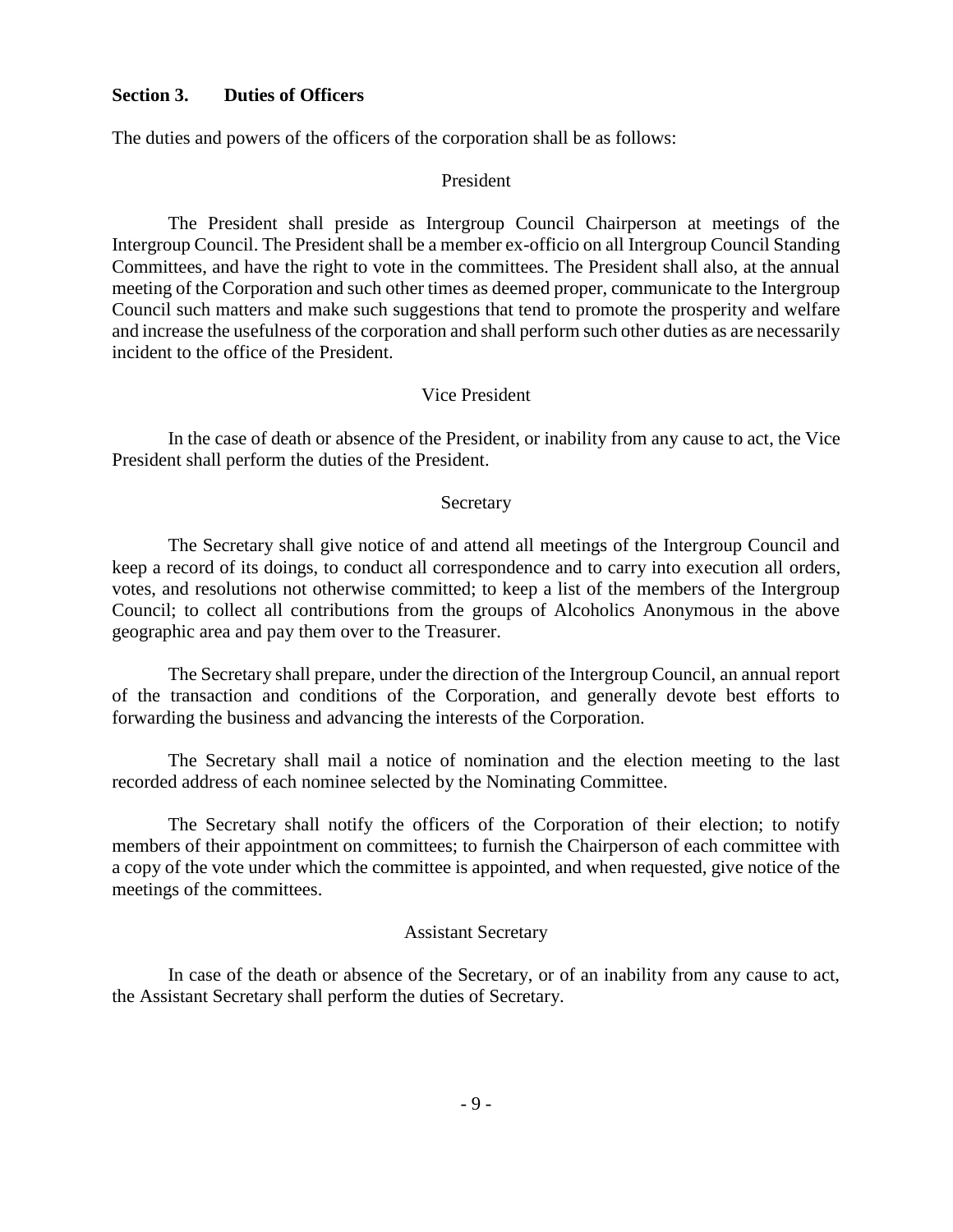#### Treasurer

The Treasurer shall prepare the yearly budget, keep an account of all moneys received and expended for the use of the Corporation and shall make disbursements for all normal operations. The Treasurer shall deposit all sums received in the bank, or banks, or trust company approved by the Intergroup Council, and make a report at each meeting of the Intergroup Council. Funds may be drawn only upon the signature of any two of the following officers: President, Treasurer, or Assistant Treasurer.

The funds, books, and vouchers in custody shall at all times be under the supervision of the Intergroup Council, and subject to its inspection and control. At the expiration of the term of office, the Treasurer shall deliver over to the successor all books, moneys, and other property, or, in the absence of a Treasurer Elect, to the President.

#### Assistant Treasurer

In the case of death or absence of the Treasurer, or of an inability from any cause to act, the Assistant Treasurer shall perform the duties of Treasurer. The Assistant Treasurer shall verify and sign all reports turned into the Council by the Treasurer.

#### **Section 4. Vacancies**

A vacancy in any office shall be filled by the Intergroup Council without any undue delay, at its regular meeting, or at a meeting specially called for that purpose.

#### **Section 5. Resignation and Removal of Officers**

An officer may resign at any time by delivering notice to the corporation. A resignation is effective when the notice is delivered unless the notice specifies a later effective date. If a resignation is made effective at a later date, and Intergroup Council accepts the future effective date, then Intergroup Council may fill the pending vacancy before the effective date, if the successor does not take office until the effective date.

Intergroup Council may remove any officer at any time with or without cause. The removal on an officer shall be by simple majority vote of Directors, a quorum being present.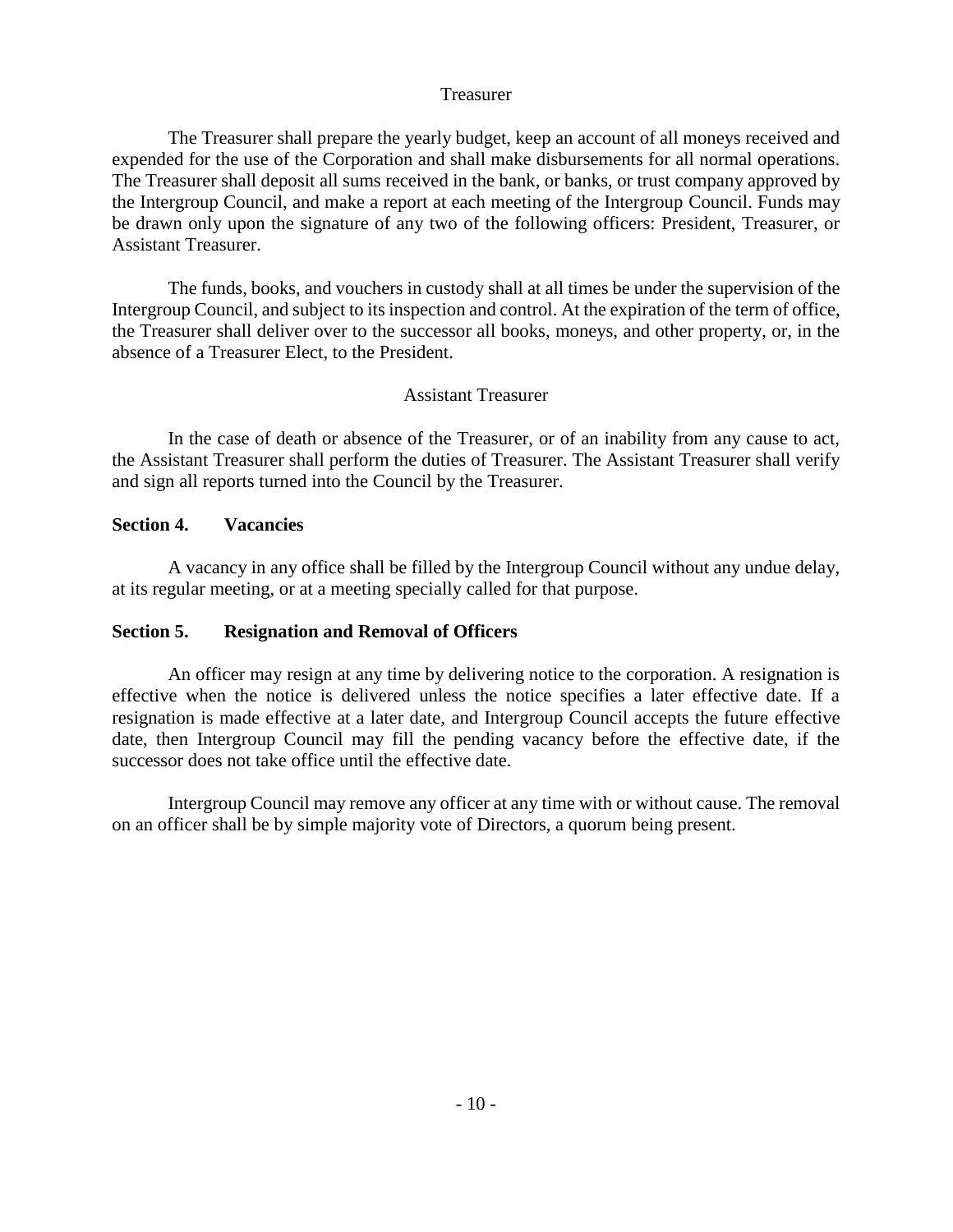# **ARTICLE VIII. Committees**

#### **Section 1. Standing Committees**

The following are Standing Committees:

- 1.1 Cooperation with the Professional Community (CPC) Committee
- 1.2 Corrections Committee
- 1.3 Group Contact Committee
- 1.4 Public Information Committee
- 1.5 Treatment Committee
- 1.6 Website Commttee
- 1.7 Steering Committee
- 1.8 Archive Committee

#### **Section 2. Select Committees**

The following are Select Committees:

- 2.1 Audit Committee
- 2.2 Newsletter Committee
- 2.3 Nominating Committee
- 2.4 Gratitude in Action Committee
- 2.5 Ad Hoc or Special Committees

#### **Section 3. Standing Committee Duties**

- 3.1 Cooperation with the Professional Community (CPC) Committee establishes and maintains cooperation with the professional community in the above geographic area in accordance with the guidelines published by the General Service Office.
- 3.2 Corrections Committee provides information and coordination of Twelve Step work with penal institutions in the above described geographic area to assure that inmates in such institutions suffering from the disease of alcoholism be informed of and have the opportunity to participate in the recovery program of Alcoholics Anonymous.
- 3.3 Group Contact Committee serves to communicate, as deemed appropriate by the committee, between the Intergroup Council and groups of Alcoholics Anonymous in the above geographic area.
- 3.4 Public Information Committee disseminates and presents information concerning the recovery program of Alcoholics Anonymous to the general public within the above geographic area.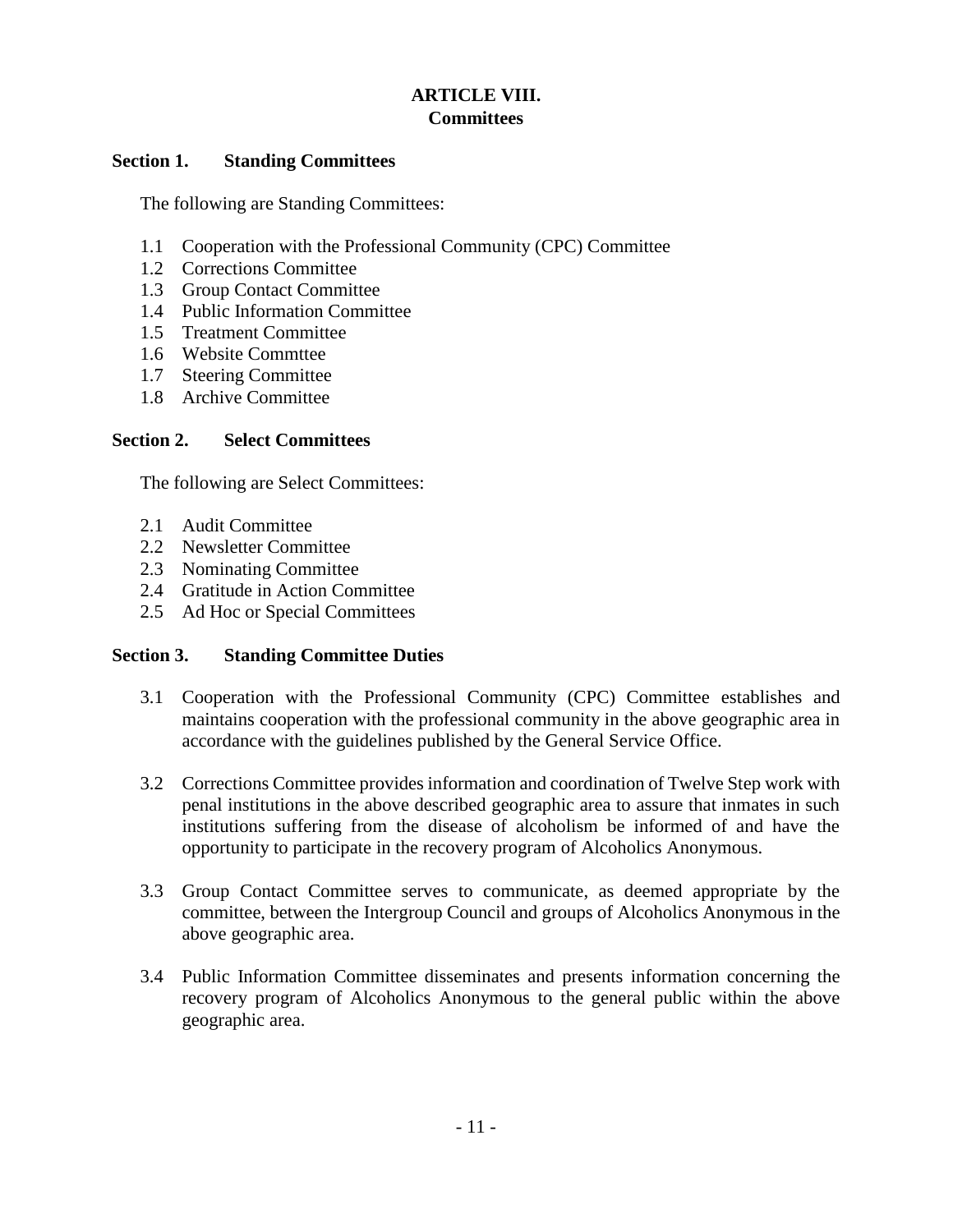- 3.5 Treatment Committee provides information and coordination of Twelve Step work with hospitals and mental institutions in the above described geographic area to assure that patients in such institutions suffering from the disease of alcoholism be informed of and have the opportunity to participate in the recovery program of Alcoholics Anonymous.
- 3.6 Website Committee maintains the TIC website in accordance with website guidelines as approved by TIC.
- 3.7 Steering Committee:
	- (a) Trains and supervises employees and volunteers approved by the Intergroup Council as may be necessary to conduct Corporation business. May also include using a financial consultant to assist with the annual 990 form and financial review of the corporation tax filings.
	- (b) Maintains the Central Office and equipment.
	- (c) Maintains a current list of the volunteers for responding to Twelve Step calls while assuring that all names on such list are competent to respond to such calls in the highest traditions of Alcoholics Anonymous.
	- (d) Assures the Central Office telephone is answered by qualified volunteers from the Twelve Step list.
	- (e) Provides for the forwarding of Twelve Step calls received by the phone watch to qualified Twelve Step volunteers during those hours when the Central Office is closed.
	- (f) Establishes guidelines for receiving and making Twelve Step calls whether received on the office telephone or through the night phone watch. These guidelines shall include the essentials necessary for addressing the problems of a practicing alcoholic, a potential Al-Anon, a potential Al-Ateen and inquiries from the general public.
	- (g) Maintains a current list of meetings of groups of Alcoholics Anonymous in the abovedescribed geographic area.
	- (h) Keeps a current log of calls received by category and response required providing due deference for the anonymity of the caller.
	- (i) Assists the President in setting the agenda for the Intergroup Council meetings.
	- (j) Provides editorial guidance for the newsletter ("Harmony").
	- (k) Performs such other duties as may be requested by the President and/or the Intergroup Council.

3.8 Archivist shall manage, organize and provide reasonable access to all current Intergroup committee records in cooperation with the Intergroup office manager and work in conjunction with the Archives committee to protect and preserve archives collection. Position considered non-rotating in congruence with GSO Archives workbook.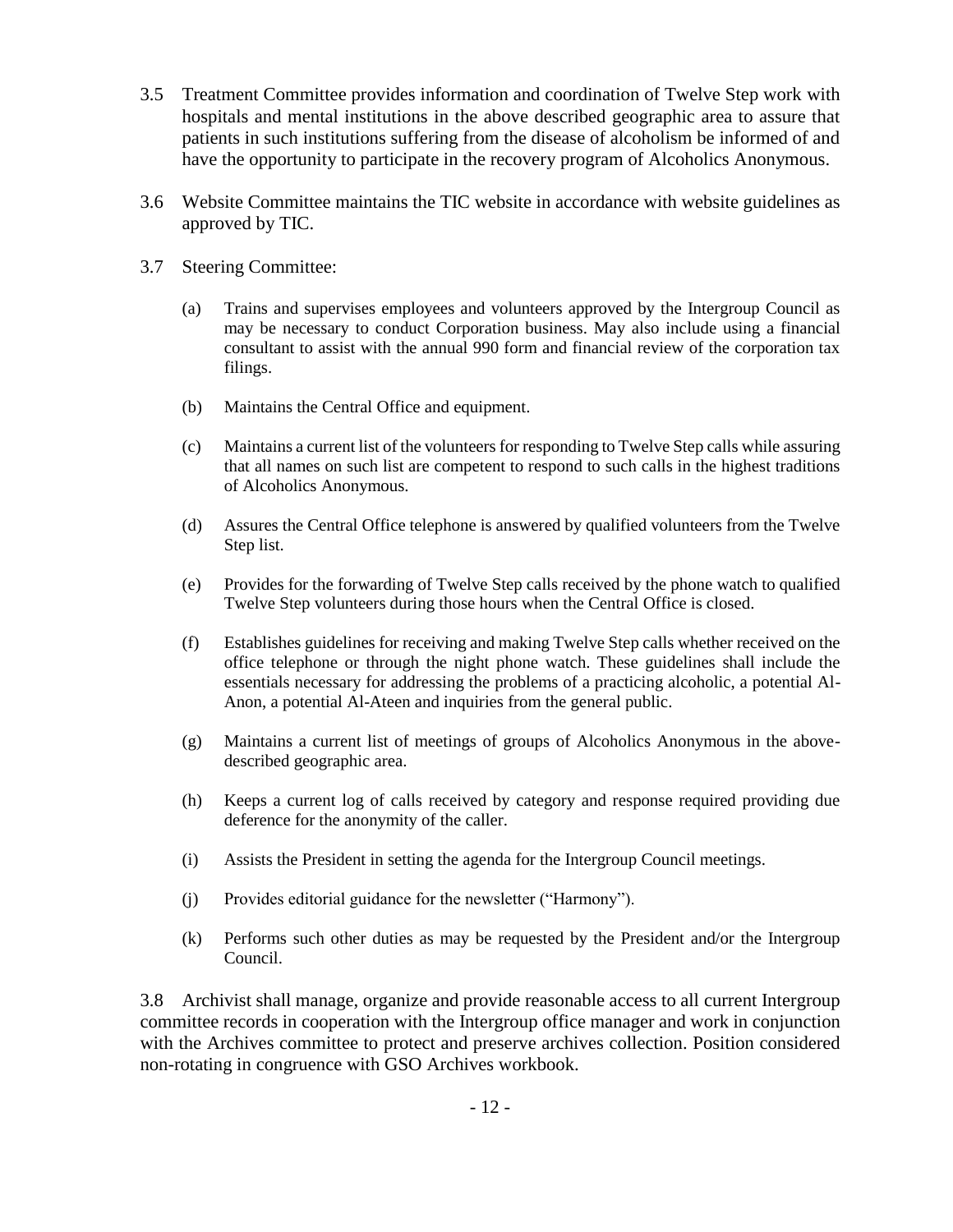#### **Section 4. Select Committee Duties**

4.1 Audit Committee performs, at least annually, an audit of the books of the corporation and makes a report of its findings to the Intergroup Council.

The Committee prepares a year-end financial statement of the Corporation, along with a book and information pamphlet inventory.

#### **Designated Authority**

The Committee may employ an accountant or such clerical personnel as may be required to carry out its responsibilities.

The Audit Committee also has the authority to suspend any officer of the Corporation upon an affirmative vote of all of its members. Upon any such action being taken, the Chairperson shall immediately advise the President who shall call a special meeting of the Intergroup Council to be held not less than seven (7) nor more than fourteen (14) days after such suspension to determine whether just cause exists to permanently remove such officer or lift suspension. At any such special meeting, the officer under suspension shall be afforded an opportunity to present their case to the Intergroup Council, which shall discover all evidence relevant to such suspension prior to voting thereon.

- 4.2 Newsletter Committee is a newsletter editor who prepares the monthly publication of the "Harmony", the newsletter of Alcoholics Anonymous in the above-described geographic area. "Harmony" publishes a synopsis of Intergroup Council meeting minutes and events of interest occurring within Alcoholics Anonymous or affecting Al-Anon and Al-Ateen members relevant to members of Alcoholics Anonymous in the above geographic area. Publishing date is the date the newsletter is delivered to the Central Office for distribution.
- 4.3 Nominating Committee nominates candidates for officers of the corporation to be elected at the next annual meeting. The committee notifies the President and Secretary in writing, at least ten (10) days before the date of the annual meeting, of the names of such candidates, so the Secretary can notify the nominees.
- 4.4 Gratitude in Action Committee plans and makes the necessary arrangements for the annual Gratitude in Action service event.
- 4.5 Ad Hoc or Special Committees perform those duties for which there are no standing committees or select committees, and for which the ad hoc or special committee was created.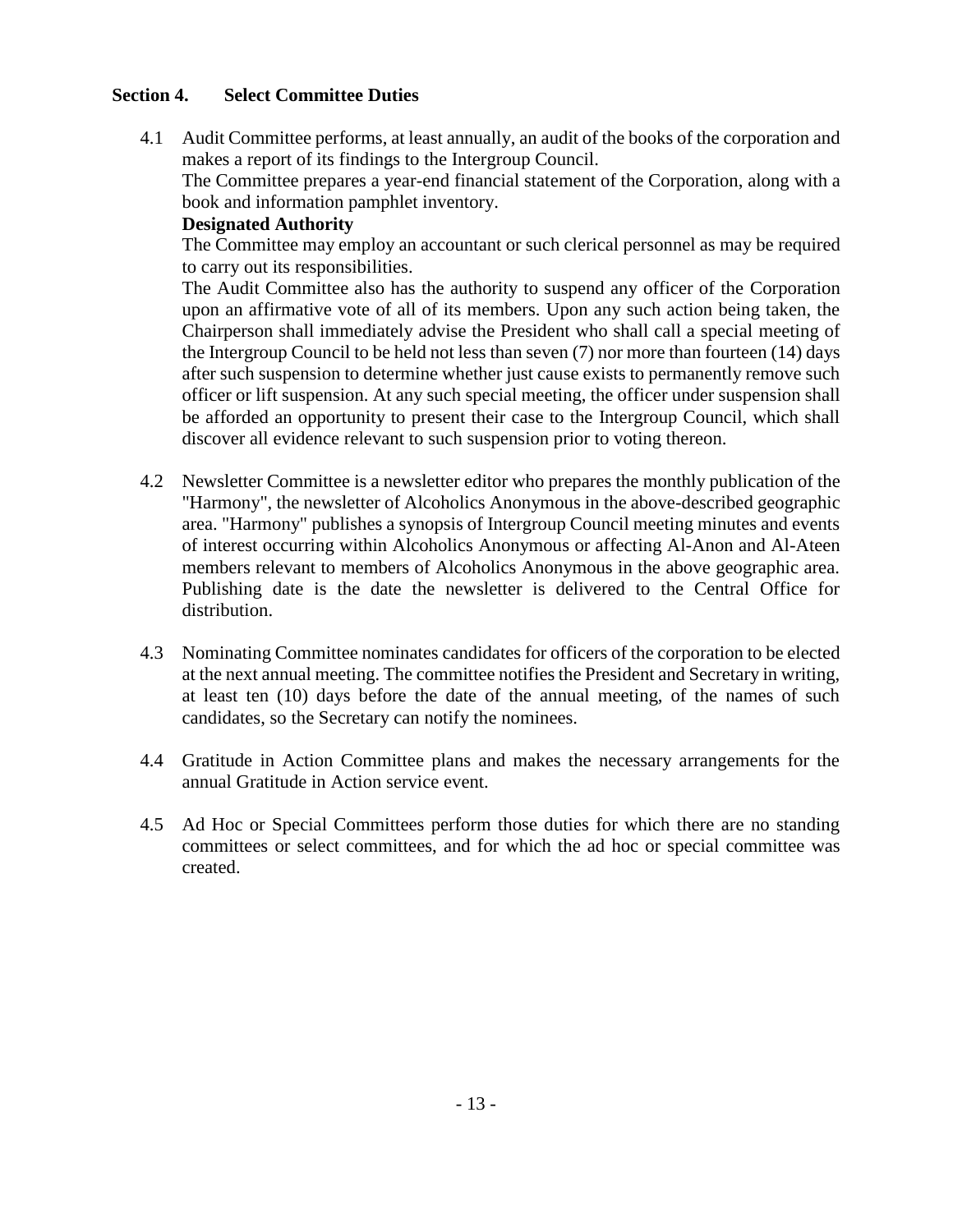#### **Section 5. Committee Chairpersons**

Standing Committee chairpersons shall be appointed annually by the Intergroup Chairperson, subject to the advice and consent of the Intergroup Council.

Select Committee chairpersons shall be appointed as needed by the Intergroup Chairperson, subject to the advice and consent of the Intergroup Council.

In the case of a committee chairperson vacancy, the Intergroup Chairperson shall appoint a chairperson, subject to the advice and consent of the Intergroup Council.

Whenever possible, committee chairpersons should be selected from throughout the above geographic area.

#### **Section 6. Conduct of Committee Business**

Funding of Standing and Special Committees shall be provided by the Intergroup Council as approved by the Intergroup Council for each committee as a budget item.

Any committee may include in the proposed budget, funding to send one committee chair or member to Area Assemblies.

Committees should not solicit directly for funds or other material assets from groups of Alcoholics Anonymous in the above geographic area, unless approved by the Tidewater Intergroup Council.

Each Committee should report current committee activities to the Intergroup Council at each regular meeting, and submit a report in writing to the Secretary for forwarding to the Newsletter Committee for publishing in the "Harmony."

Except as provided in the following paragraphs of this section, committee chairs determine the makeup and conduct of committee business and members while performing committee designated duties within their allocated budgets and in keeping with Article II, Controlling Principles.

#### 6.1 Steering Committee

The Steering Committee Chairperson shall form a Steering Committee made up of at least five (5) but less than twelve (12) additional members, subject to the advice and consent of the Intergroup Council. In addition, the President and Vice-President shall each be an ex officio member. The District Committee Members from the Norfolk, Virginia Beach, Oceanfront, and Western Tidewater Districts may each be ex officio members of the Committee, if they so desire.

A Vice Chairman and Secretary shall be elected by majority vote of the Committee members, a quorum being present.